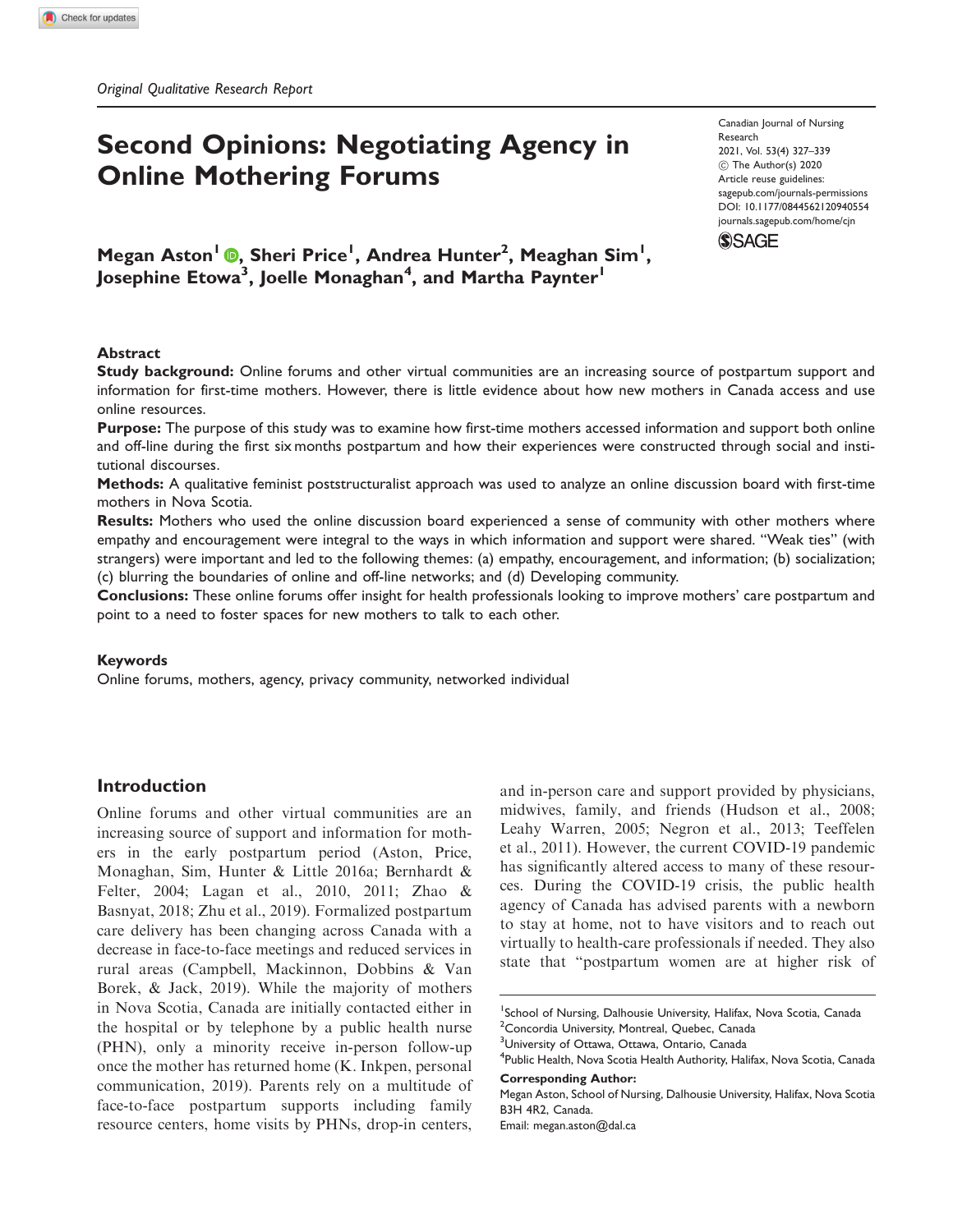mental health issues" (Government of Canada, 2020). In addition, anecdotally, it is reported that individuals are not accessing needed resources and services during COVID-19 for fear of acquiring the virus. This has created a highly problematic situation for parents and

babies during this vulnerable time. Over the past 10 years, there has been an increase in supports available online (Public Health Nova Scotia, 2020); however, while mothers' social networks appear to be moving from face-to-face to "virtual" meeting spaces for both information and support, there is little evidence about why and how new mothers in Canada access and use various resources. In this paper, we will report findings from a research study conducted in Nova Scotia, Canada that examined how mothers used *Baby* Centre, an online public chat space for parents, during the first six months postpartum. We found that the forums within Baby Centre offered a sense of community to members where empathy and encouragement were integral to the ways in which information and support were shared. Personal stories were shared in a nonhierarchal environment in a way that was engaging, sensitive, and supportive. Although the women who participated in the online forums spoke about receiving information from health professionals, it was also evident that connecting with other mothers experiencing similar situations was important to them. These women used online forums because they either did not have face-to-face connections with other mothers or they wanted extra validation to supplement the support they received off-line. We examine how online community has been theorized as both a space of inclusion and exclusion for new mothers, and how networked individualism moves beyond the binary of online/off-line life, emphasizing the importance of interpersonal ties established through online communities.

# Background and purpose

The debate about whether a community can form virtually has emerged since the mid-1990s, when people first started connecting with each other online. Some researchers suggest that for those who do not have close communities off-line, the online world offers a valuable place where people can connect with others who have similar interests (Hudson, Campbell-Grossman, Keating-Lefler, & Cline, 2008; Johnson, 2015; Rettberg, 2014). This can be particularly comforting for those who feel isolated and are looking for others who understand their particular experience (Hunter, 2015). The online world also overcomes obstacles of time and space, allowing people to connect regardless of geography and at asynchronous times (Barney, 2004; Wellman & Gulia, 1999). However, others have argued that true communities are made up of a diversity of voices, and caution that online communities risk turning into "communities of interest" (Hassan, 2008) or "echo chambers" (Sunstein, 2007) where only likeminded people with similar values are welcome, and

anyone else is shunned. The ease with which people can go in and out of online communities, while seen as an advantage by some (Wilbur, 1997), is precisely what has worried some skeptics. Some scholars recognize that commitment and trust-building are the cornerstones of true community and caution that the anonymity the Internet affords, coupled with the ease with which people can step in and out of online spaces, runs counter to this (Barney, 2004; Putman, 2000). Due to the increasingly ingrained role of the Internet in our daily lives, recent theorizing has questioned whether a distinction exists between online and off-line life. Following this line of thinking, online communities are not separate and distinct from our off-line lives, but rather, contemporary society is comprised of "networked individuals" (Rainie & Wellman, 2012) who use the Internet and social media to connect with others beyond their immediate, close social circles. The connections made online are an integrated element of one's life, rather than a separate sphere. Although we might not be strongly connected to the people we meet online, these "weak ties" can have strong social value. As Rainie and Wellman (2012) write, the Internet helps people "maintain contact with weaker ties: friends, relatives, neighbors, and workmates with whom people are not very close" (p. 13). While these may not be close connections, such as the strong ties we have with close friends and family, weak ties can be crucial. These weak ties provide us with important information through our navigation of support and social systems when looking for jobs, dealing with health issues, deciding what products to buy, or even struggling with navigating bureaucracies.

When mothers go online to seek information or support, there is a myriad of content available. There are many websites that provide information that is meant simply to be passively consumed. However, social media platforms—such as blogs and online forums, go beyond passive relay of information by offering the opportunity for engagement and support (Baker & Yang, 2018; Hunter 2015; Bridges, 2016; Denton et al., 2020; Hudson, 2008; Johnson, 2015; Lebron et al., 2020; Rettberg, 2014; Ruthven et al., 2018; Teaford et al., 2019; Zhao & Basnyat, 2018; Zhu et al., 2019). These are spaces through which mothers can share personal narratives and foster connections with other mothers. Many mothers have found "mommy blogs" to be important places to connect with others, overcome feelings of isolation, and form close bonds through shared stories of motherhood (Friedman, 2013; Morrison, 2011). Mommy blogging has even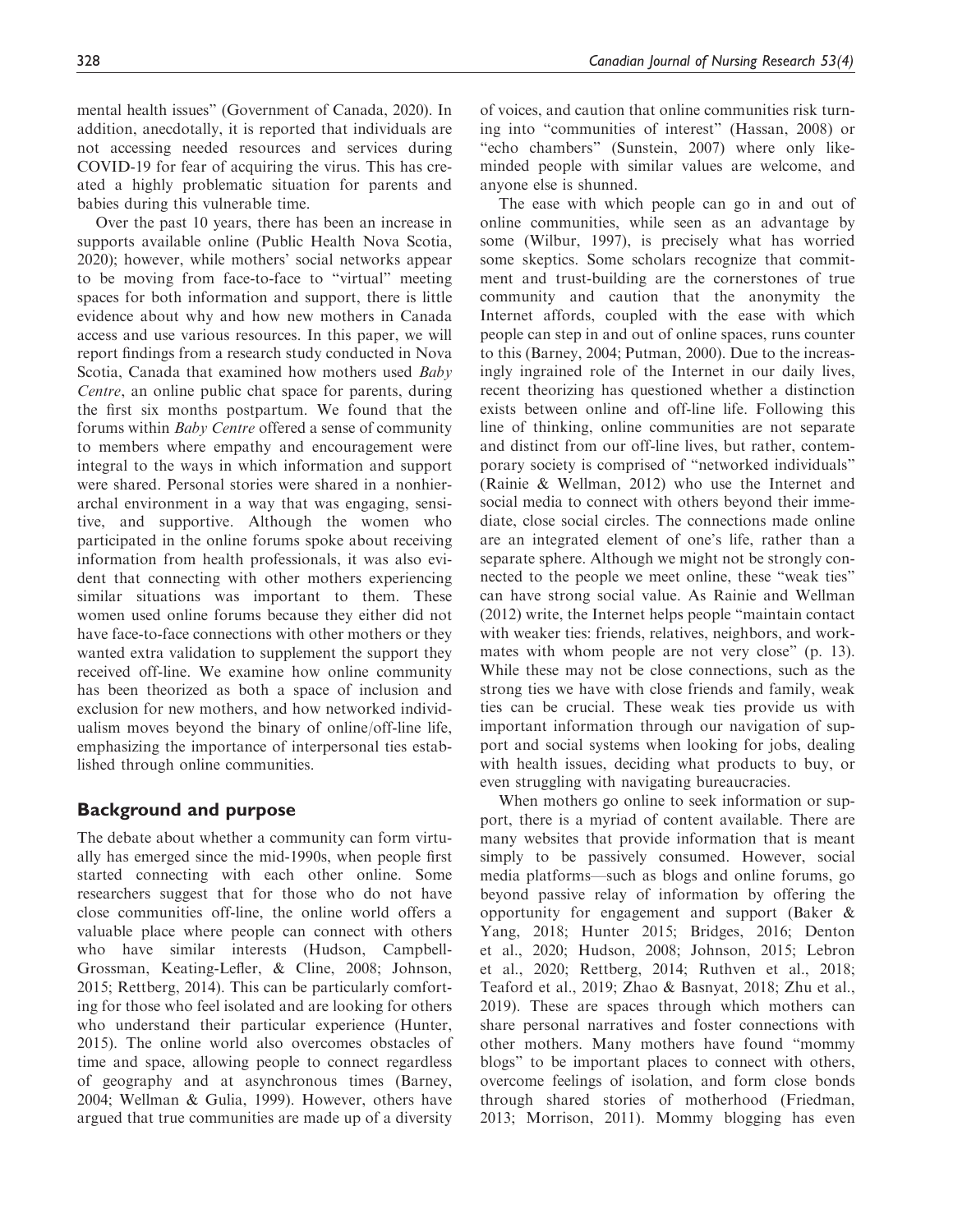been called a "radical act" (Lopez, 2009) in that women are using these spaces to construct authentic narratives of their lives that are dramatically different from the idealized version of motherhood often presented in mainstream media. Like mommy blogs, online forums also offer a space for connection, but they differ from blogs, in that they are not "owned" by one person. Rather, these are publicly accessible online gathering spaces where mothers can ask questions, share stories, and solicit responses from a wide circle of mothers who may relate to their experiences. While blogs are places where one mother shares her story and others react, forums are nonhierarchal places where many mothers congregate.

Previous research examining how mothers use online forums pre- and postpregnancy found that the interactions on these forums offer an important form of social support (Arnold, 2011; Chan, 2008; Denton et al., 2020; Hudson et al., 2008; Lebron et al., 2020; Pederson & Smithson, 2013; Ruthven et al., 2018; Teaford et al., 2019). Online discussion forums can be sources of information (both formal and informal) and emotional support throughout pregnancy as mothers navigate the challenges of parenting from the early postpartum days through to the toddler years (Drentea & Moren-Cross, 2011; Teaford et al., 2019). Drentea and Moren-Cross (2005) found that mothers use online forums to validate their experiences with their child as "normal." For instance, they might go to forums to find out if their child's feeding schedule is similar to others'. The discussion that ensues around these types of questions becomes an important form of "informal information sharing" (p. 50) that mothers use to help them decide whether they need to seek further consultation from professionals such as a primary health-care provider. Mothers also access online forums to discuss official recommendations made by pediatric boards, health professionals, or cited within books. Research has also found that some mothering sites are more than just about parenting. They can be places where mothers go for general "advice, entertainment, debate, and the opportunity to compare experiences with other women" (Pederson & Smithson, 2013, p. 97). For example, Lebron et al. (2020) found that mothers used the online forum Baby Centre to share experiences about breastfeeding and offer support to others. Teaford et al. (2019) found that new mothers on Baby Centre used the forums to share information, for entertainment and as a source of community.

While this previous research has discussed the importance of online forums for information and support, we examine the intertwined nature of these ideas and emphasize how empathy and personal story telling in a nonhierarchal environment is key to how information and support are offered. Through shared stories and empathy, women offer comfort, reassurance, and advice. This paper also examines more closely the type of community that emerges through these forums, emphasizing how these forums blur the boundaries between online and off-line life. We argue that online mothering forums can provide women with crucial "weak ties." These online communities provide them with valuable support that they may not have or supplements the support they do have from off-line friends and family and enables them to expand their reach as "networked individuals" (Rainie & Wellman, 2012).

# Purpose of study

The purpose of this study was to conduct a comprehensive exploration and mapping of how first-time mothers chose to access or not access different postpartum supports through online and off-line social networking practices across Nova Scotia, Canada. Nova Scotia is a province in Eastern Canada with a population of about 1 million people. Just less than 50% live in or near the urban city of Halifax with the rest living in rural areas across the province. We sought to understand not only where mothers accessed information and support, but also how they experienced it through their own beliefs and values about mothering and how their experiences were constructed through social and institutional discourses. We collected data from three data sources: 2 focus groups, 10 online electronic interviews and Baby Centre, an online chat space for parents with a new baby. Our research question for the online chat space was "How do first-time mothers engage in online chat spaces while identifying and prioritizing their own postpartum needs to access information and support within the first six months postpartum"?

# Methods and procedures

Feminist poststructuralism (FPS) was used as the guiding methodology along with discourse analysis (DA) (Aston, 2016b; Butler, 1992; Cheek, 2000; Foucault, 1983, 2005; Scott, 1992; Weedon, 1997) as a way to understand how experiences are personally, socially, and institutionally constructed through different subject positions that might include gender, race, ethnicity, sexual orientation, class, socioeconomic status, culture, and abilities. FPS enabled us to examine and deconstruct the values, beliefs, and practices of first-time mothers that then led to an understanding of how their experiences were constructed through social and institutional discourses. We did this by looking for moments of tension and conflict that were negotiated by mothers through relations of power. The concept of subjectivity was used to examine how the mothers positioned themselves as new mothers and how they felt in relation to others (health professionals, family, or peers). The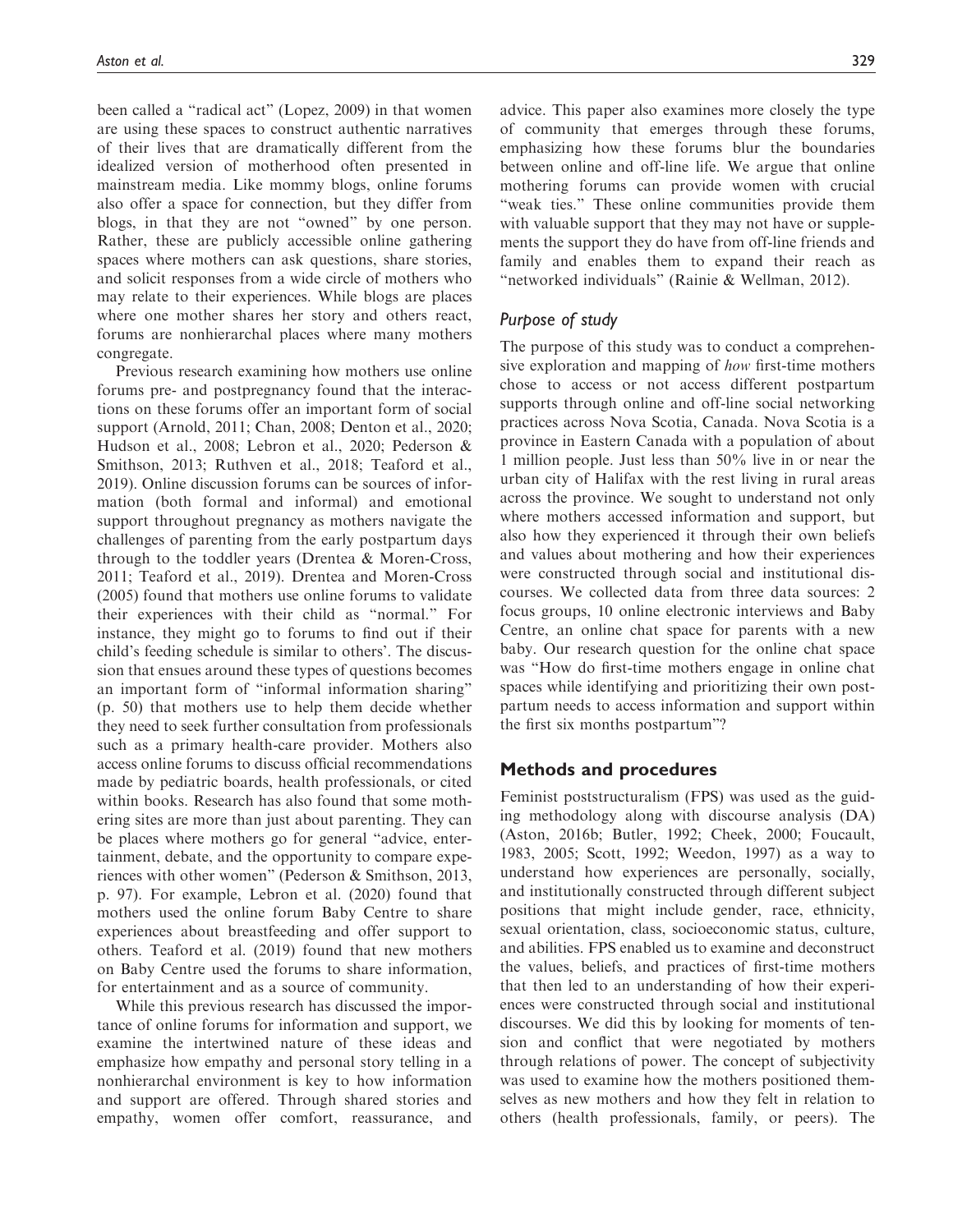concept of agency also enabled us to understand how power was negotiated by the mothers and how they gained control in their lives to make change. We paid close attention to the language, meaning, and relationships between participants, others, and the health-care system.

# Data collection and ethics

Ethics approval was obtained from the IWK Health Centre Ethics Board. The research team initially conducted an environmental scan of the blogosphere and online forums in Nova Scotia used by first-time mothers and identified Babycenter.ca. Permission to use posts in our research study from Baby Centre was not required by ethics as it was a public forum, where anyone from the general public could read or post comments (other research has used the forums on Baby Centre in a similar way to gather data; see Denton et al., 2020; Lebron et al., 2020). Participant recruitment was not required for this study; however, the posts used in our analysis had to be (1) written by a mother in Nova Scotia who was detailing life with a child during their first six months, (2) written in English, and (3) written between 2015 and 2016. We were able to identify firsttime mothers who were living in Nova Scotia based on the content of their posts. We used quotations exactly as posted and just in case mothers posted their real names or webnames we changed all names to pseudonyms. We identified 21 mothers from Nova Scotia and collected a total of 724 individual posts from September 2015 to March 2016.

### Data analysis

One team member organized the data from the online forum and developed initial themes. A full team meeting was then held to discuss the themes and apply FPS and DA using a guide developed by Aston 2016b. No software was used as the iterative process requires a fluid type of deconstructing and constructing. Word documents are more conducive to organizing this type of analysis. Our team had critical discussions that led to consensus about the findings. Trustworthiness was attained through field and process notes; credibility through regular discussion and consensus of the ongoing analysis; transferability through comprehensive descriptions, in-depth interviews and quotations; and dependability and auditability with record keeping of decisions (Creswell & Poth, 2018). We have also shared our results with two mothers' groups in Nova Scotia who agree with our findings including the need for more supportive online spaces for mothers to connect.

## **Results**

Our analysis yielded four major themes: (1) personal narratives: empathy, encouragement, and information; (2) socialization; (3) blurring the boundaries of online and off-line networks; and (4) developing community. Mothers participating in the forums used the space as a means of asking for advice and/or support as well as to offer advice and/or support. Sometimes, mothers participated in both roles over an extended period of time. Of the 21 mothers in this study, 16 used the forums to both ask for and offer advice/emotional support, while 5 used the forums exclusively to offer advice/support. It was more common for mothers to respond to posts rather than initiate posts themselves. Of the total of 724 posts that were examined, 150 posts were categorized as "original posts" from mothers followed in this study, while 674 were responses to other mothers' posts. All posts are presented verbatim.

# Personal narratives: Empathy, encouragement and information

What is "normal"? An online community helps reassure. Many women used the forums for feedback on whether their experiences as new mothers were "normal." Most of the questions revolved around infant feeding (e.g., breastfeeding, bottle feeding), sleep, baby development and milestones. Questions were usually accompanied (or preceded by) their own personal story and the underlying tone of many of these posts was that they were seeking reassurance that other mothers had experienced something similar. For example, in a post from Michelle (pseudonym) titled "Breast pain," written when her child was three weeks old, she asked whether the feeling she had in her breasts was something she should be concerned about, stating:

Hi ladies—just wondering about normal breast pains. My doctor put me on medication to increase my supply (my little one wasn't gaining breastfeeding alone so we were supplementing with formula and now I'm happy to say we're back to BF [breastfeeding] alone since he's three weeks and well back over birth weight!)

The last few days I've noticed I get a weird throbbing sensation in my breasts every few hours and only lasts for about 15 to 30 seconds but I'm just worried about what it is any ideas? I also get it when feeding but on both sides?

Two separate mothers responded that what she was experiencing was likely "let down," with one saying that she had experienced the same thing. This was a typical response on these boards—when a mother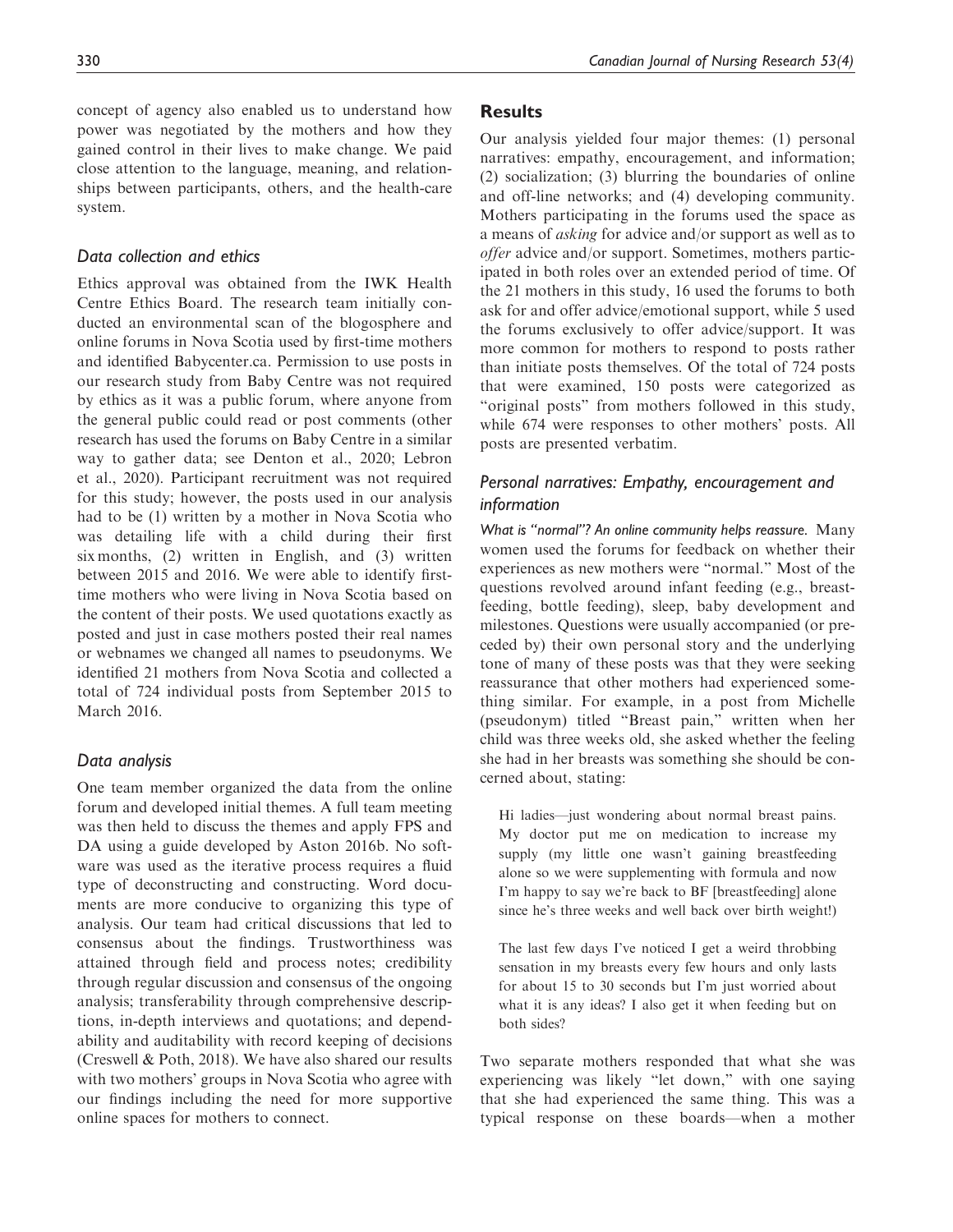asked for advice or help, others would respond with their thoughts and analysis, grounded in their own personal experience.

Participants also expressed concern as to whether their babies were developing "normally" in terms of weight and size. For example, Michelle posted:

Just had our one month appt—LO [meaning little one] is growing in length and head size, but has had no weight gain in two weeks. EBF [exclusively breast fed], filling diapers etc. Another appt next week but worried. Anyone in a similar spot? Barely over birth weight.

Many mothers replied with their own stories of their babies not gaining weight as fast as their doctors would have liked. One had practical advice—suggesting that Michelle pump breast milk to feed the baby in order to track how much the baby was eating. However, the overall response was reassurance not to panic, that in all likelihood her baby's development was perfectly normal, although some did suggest that the mother continue to seek professional advice from a doctor or nurse. Providing reassurance was typical of the responses when mothers posted questions about how "normal" something was.

In another example, Miriam wondered whether it was normal to be worried about circumcising their son:

So DH [darling husband] really wants to have baby circumcised. I got the referral today and the Dr just called to let me know she can do it on sept 17. I was all for it and ok with leaving it as DH decision but now I'm worried. I just can't imagine inflicting pain on him. My poor baby. DH had a rough day at work and is crashed out right now but I'll have to talk to him when he gets up. I completely understand his reasons for wanting it done and I did agree but is it normal to be nervous about it now?

There was a range of responses to the post, with mothers on both sides of the issue—some saying it was medically unnecessary and others saying the pain was minimal. In the end, Miriam said that the responses on the board helped with reaching a decision:

Thank you ladies. This made me feel better. I won't get into all the details but I have done my research and I do agree with DH for us it is the best option

Advice and second opinions. We found that if the participants in the online forum felt they were receiving conflicting information, they would turn to the forums for a second opinion. For example, many were interested in when to transition infants to solid foods (e.g., what foods to introduce first) as well as whether to introduce formula. Some forum users indicated that they were navigating conflicting information; they had read online that infants should not have solid food until six months but had doctors or family tell them to start earlier. For example, Caitlin, who was thinking of transitioning to formula from breastfeeding, wrote:

Hi! I looked online but am finding conflicting answers. My nurse friend suggested I start LO [little one] on soy formula due to all the issues we are having breastfreeding [sic] and see if they go away but I have no idea how much to give her. I've read it depends on age and if she is getting solids but I see 2–2.5 oz per pound coming up a lot? I feel like there has to be a cap though, like if she weighed 25lbs she would be eating between 50–75oz!!! (she doesn't, I think she is between 18–20) so please help so I don't starve or overly plump my little peanut!:) (Picture just for cuteness)

Caitlin received many responses from mothers who also told their stories, and gave specifics about how much their babies ate, to which she responded with thanks.

The tone of many of the posts in which mothers were asking for advice or reassurance was often tinged with desperation; mothers were coming to these forums because they either had no one else to ask or they were not getting the type of support they felt they needed from friends, family, or health professionals. Often, they were experiencing points of stress related to baby care such as Elaine who wrote:

my lo sleeps pretty good at night but will not sleep during the day unless in the stroller/car or being held. Everytime I try and put him down he instantly wakes up. I've tried wearing him, etc. but nothing keeps him asleep. I don't mind some days but others I'd love to take a nap, do some chores etc. I know he is only little once but I'm exhausted by the end of the day constantly holding him.

Elaine received many responses from mothers who empathized and offered suggestions based on their own experience. For example, one wrote:

I'm in exactly the same boat ... he used to sleep a bit in his playpen, but now even that doesn't happen. I know he's a lot clinger because he's going through a wonder week  $+$  has started teething, so I'm trying to stay patient.

One thing I think helps a little was that I lined the crib with a fluffy blanket for naps, just to make it cozier. He seems to wake up when he leaves the warmth of my arms, and at night we swaddle. I'm going to try swaddling for naps if it doesn't improve. Let me know if you have any luck!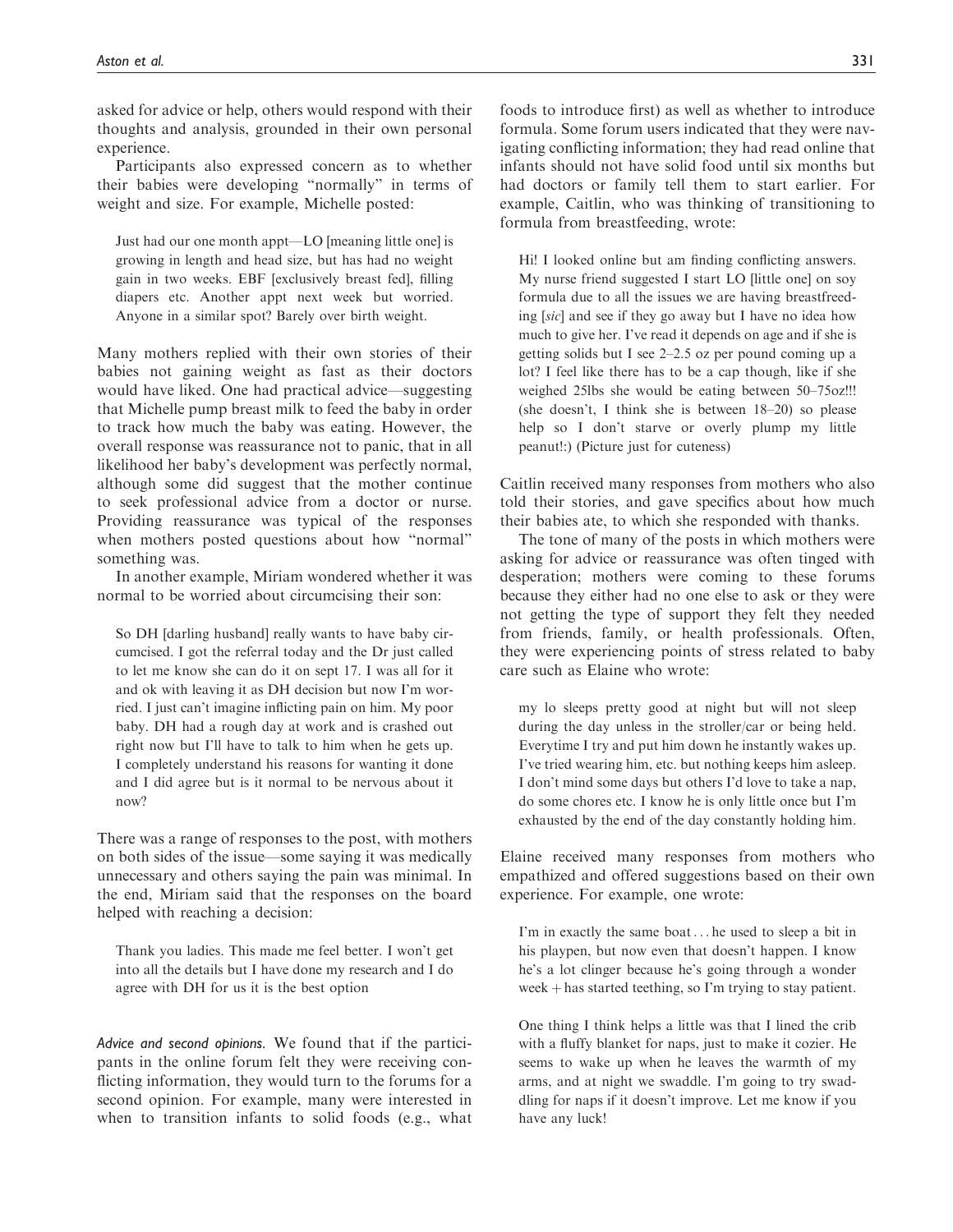Some questions on the forums took a more measured tone. These questions came when mothers were anticipating running into issues, rather than being in the middle of a crisis. They were looking ahead and hoping to solicit advice from a broad community. For instance, Michelle had questions about how much milk she should be freezing in anticipation of an outing:

Hi ladies—just started pumping for an occasional outing—how much milk do you freeze per bag? My 6-week old is EBF [exclusively breastfed] so unsure what a serving is for him

Nine posters responded with a range of advice and stories about their own experience and Michelle responded positively to the advice, writing: "This was all great info thanks so much!" These types of responses were typical on the forum and what they suggest is that mothers who used these forums were not necessarily looking for "the right answer," but rather for a community where they could get a range of responses and advice that would help them in their own decision-making.

# Worry and anxiety: Infant advice as a relation of power

For most first-time mothers, the transition to motherhood can be a time of turbulent changes and steep learning curves, particularly during the first six months of the postpartum period. Many of the mothers on the forum posted in times of great panic, stress, and worry. They reached out to their online community to normalize their experience, seek out advice, or vent about their frustrations and concerns. Mothers using the forum expressed concerns about whether their babies were "doing what they are supposed to" in accordance to recommendations made by various health-related institutions. These institutions can produce a myriad of early parenting resources based on research and evidence-informed practice (Healthy Beginnings, 2020; Newman, 2020) and, from our interpretation, were perceived as accountable, trustworthy, and reputable by forum participants. However, this again raises the question about how and why mothers are seeking "normal" and from what discursive subject positions they are searching. For example, Gabrielle wrote a post expressing anxiety about her baby sleeping tummy-down, as it contravenes recommendations from the Public Health Agency of Canada for the prevention of sudden infant death syndrome:

It's been weeks since I worried about sids. Dot is a super healthy babe and she's slept on her side forever but never her tummy. Since she's been able to roll onto her tummy she does it and tonight I put her on her side in her bassinet and she woke up, rolled to her tummy and is now

to her face it's behind her head, and I felt her face so I know for a fact that her nose is free (I could feel the nostril opening lol) but here I am, I should be trying to sleep but all I can think is my girl is on her tummy omg what if something happens? I just want to sit next to her with my hand on her back making sure she's breathing! I haven't been this scared in a really long time! How do you mama's with belly sleepers deal with the worry?

Michelle wrote a post about how nervous she was about her baby's five-week appointment. She did not specifically ask for advice or help but made it clear that she was not sure why her baby was not gaining weight and wondered if she was doing something wrong. Mothers were quick to share their own stories of babies with slow weight gain. They reassured Michelle and told her not to worry, with one respondent saying her baby looked healthy and alert in response to a shared photo. Michelle thanked mothers for their responses and mentioned that the support on these boards helped her to deal with her worries:

Thank you so much for all your replies—he's so happy and easy—it's tough because I'm waking him to feed through the night and my doctor has me so worried about him getting all his feedings i doubt I even know his cues! I wish I could say he's gained a pound since birth but hopefully we'll be there soon.

Thanks again ladies—the support on these boards gets me through!!

To understand why mothers feel anxious and worried when searching for what is "normal" for their infant, we can gain some insight by examining the relations between mothers and their health-care professionals. While a health-care provider (HCP) is often cited as the first person a mother would go to for advice there can sometimes be tension in the interactions between mothers and HCPs. Many mothers have reported that they were spoken to condescendingly and felt judged by HCPs. This has been shown to be part of an institutional discourse where surveillance continues to be part of normal everyday practices in the health-care system (Peckover & Aston, 2017). In her research, Aston (2002) found that the first-time mothers she interviewed sometimes felt conflicted when they did not agree with the advice they received from their doctors. Many would try to follow the advice but when it did not feel right, they would search for more information and ultimately alternative supports for their own beliefs and values.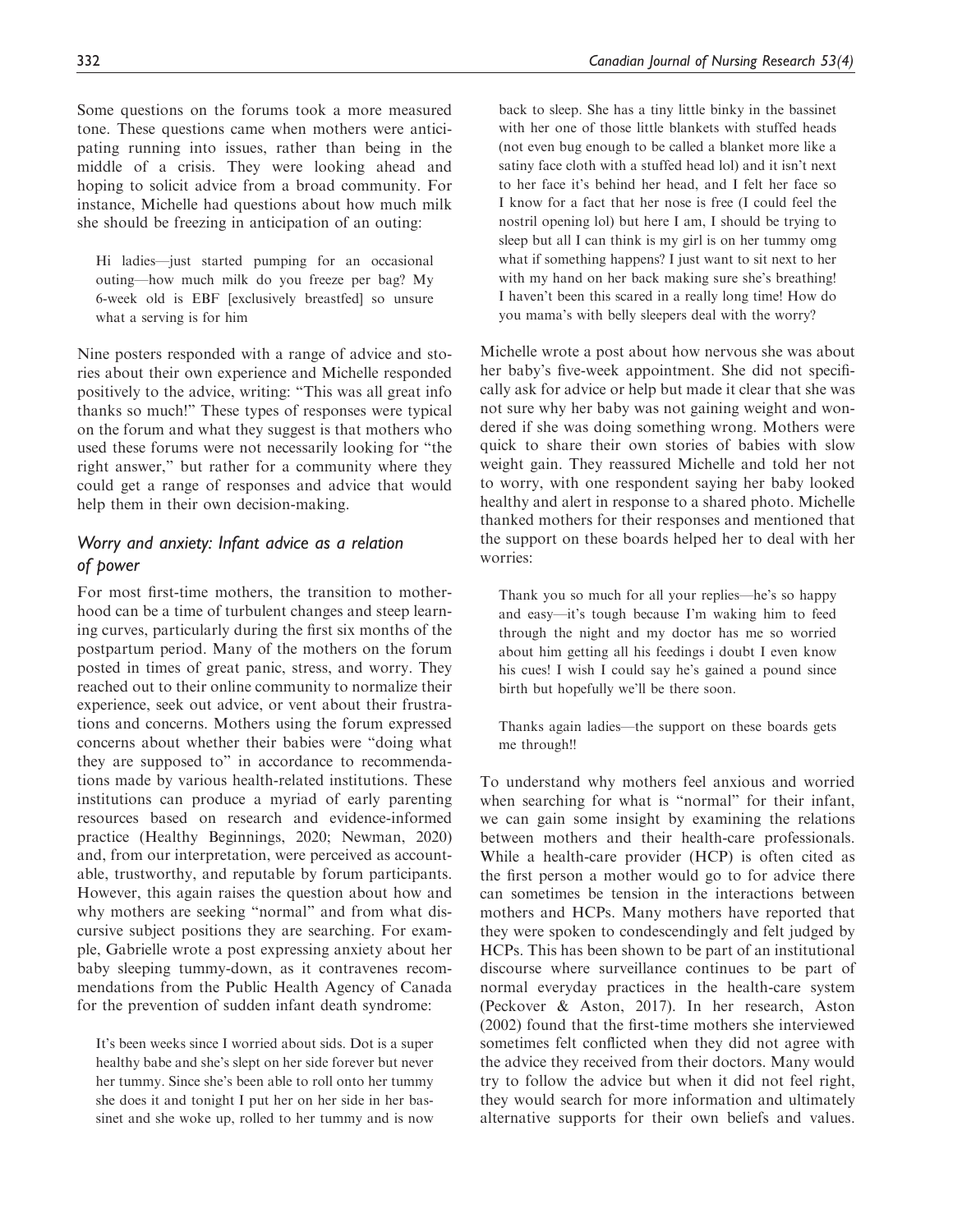While advice from HCPs is expected to be based on evidence, mothers continue to question the reliability of information, especially when different advice is being presented by different HCPs. More recently in their research, Aston, et al. (2015, 2016a, 2018) and Price et al. (2017) found that mothers use their agency to question, challenge, and compare advice from multiple sources including HCPs. While Baby Centre was not a website or blog that posted information for new parents, we found that the mothers used it to share ideas, give support, and look for second opinions.

In particular, in Baby Centre, mothers talked openly about mental health, such as postpartum anxiety and depression. These health issues continue to be stigmatized in society which may limit their discussion by mothers in "public spaces" (Evans et al., 2012; Johnson, 2015). Sometimes, the posts led mothers to provide more than just emotional support, such as instrumental and informational support. For example, Alessia posted:

I don't know what's going on, I'm having anxiety feelings (I think) over my daughter turning seven months next week. Obviously I know she has to grow so what the hell is my problem. I feel like crying every time someone asks me how old she is. Am I the only one?

One mother responded that what Alessia was feeling could be a normal response to watching your child growing up; however, other respondents wondered if Alessia was experiencing postpartum depression and/or anxiety, including Cara who wrote:

It could just be a normal reaction to how fast they grow up, or it could be postpartum anxiety. This is discussed less often than pp depression, but is still common. Be patient with yourself, and if it persists, see your doctor.

### Socializing

These forums were not only places where mothers went to share and discuss concerns about parenting, they were also used as a means for socializing with other mothers online. For instance, mothers participated in photo threads, which consisted of mothers sharing photos in a show-and-tell format and admiring each other's babies. These threads commonly focused on age milestones (such as when a baby turned one month, two months, three months, etc.) but could also pop up for no specific reason. For example, when a mother posted a photo of her smiling child with the caption "Gotta say, even when I'm exhausted from lack of proper sleep, she smiles at me and it just melts my heart and makes me feel better," Miriam then responded with a picture of her own child and this caption: "I hear you. This smile makes the sleepless nights totally worth it."

Mothers also used the forums to talk about issues unrelated, or tangentially related to their babies, such as relationships with their partners or ideas for future business ventures. For example, one mother, Frances responded to a thread asking where everyone met their husband:

Great thread, Love hearing everyones stories! We met on eHarmony, with a first date at Tim Hortons as well! Little more than 2.5 years ago: D—lurved the ICQ [messenger chat platform] reference someone mentioned man I loved ICQ!

Although these posts seem to come from a lighter and more playful aspect of mothering, this type of communication is essential, as it highlights the importance of socializing and comraderies among mothers. Through the focus group interviews that were conducted as part of the larger study, we also found that relationships and supportive conversations were extremely important to new mothers (Aston et al., 2016a, 2016b, 2018; Price, 2017). This is supported by many health-care professionals who practice family health nursing and relational inquiry, a strength-based focus on empowering clients (Hartrick Doane & Varcoe, 2015).

# Blurring the boundaries of online and off-line networks

Mothers used the forums to meet others in their geographical area by organizing face-to-face "meet ups." It was evident through the forums that although the online environment did provide information and support, there was still a desire to find friends with babies that they could meet up with off-line. For example, a post like this from Danielle was typical:

Hi there is anyone from Halifax? I moved here a few years ago from England but don't know many people locally with babies! Looking to meet up with a group for walks/chats. Let me know if you know of a group:) thanks

At times there was evidence that mothers did end up meeting off-line. For example, after making arrangements to meet others at a local park, Catherine wrote, "Had a wonderful time ladies! Look forward to next time!" However, in other cases, it was unclear whether the exchange on the forums actually led to anything offline. Unless mothers specifically posted on the forums about having had met up in person, it was difficult to ascertain whether there was further contact, as mothers could also private message each other through the Baby Centre website.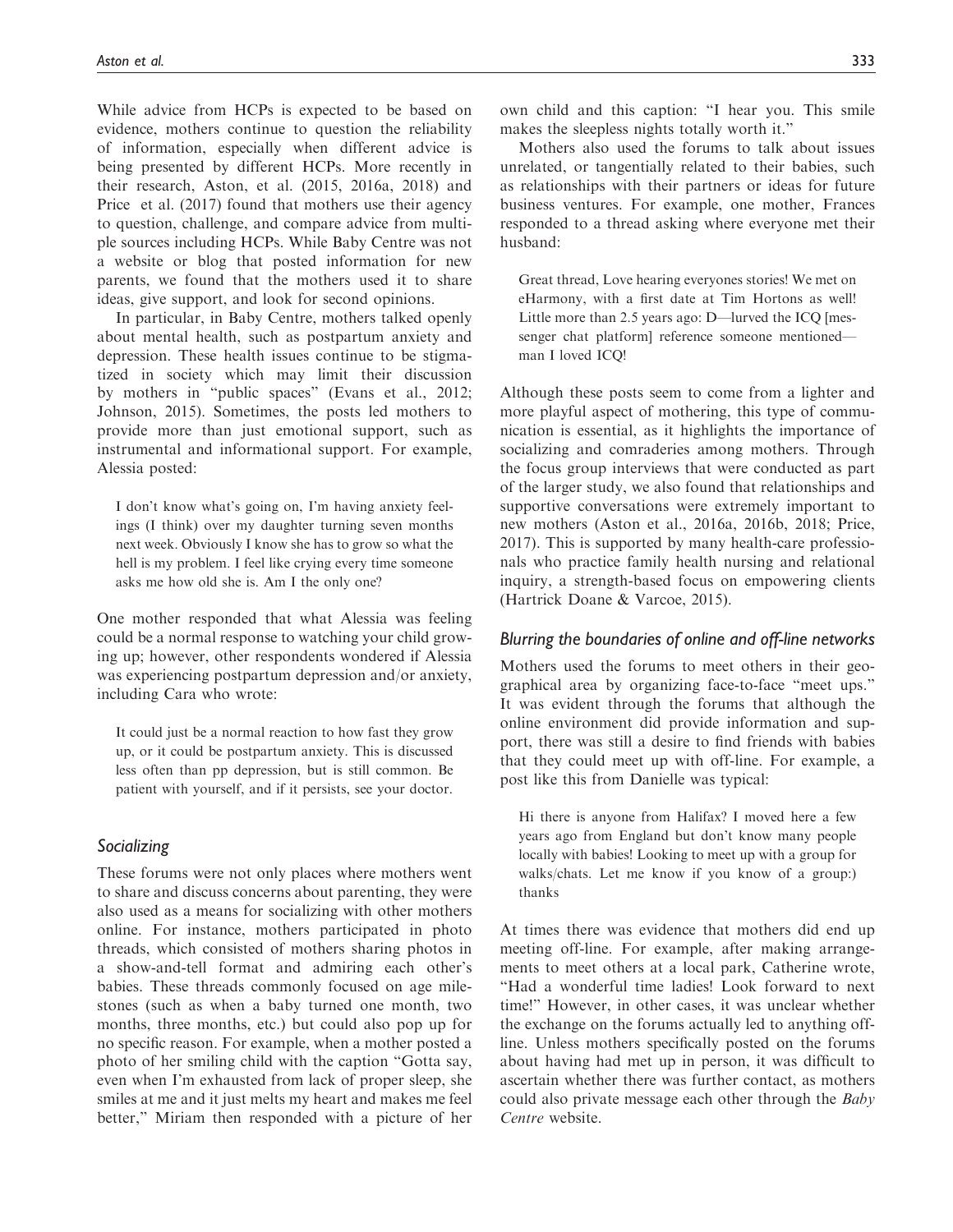Regardless of whether there was a "meetup" in person/off-line that amounted to anything meaningful, the evidence that this forum was being used in this way demonstrates that there was a desire for people to meet each other off-line and connect with others in their own geographical proximity. While the online forums may have fulfilled the information and support needs of participating first-time mothers, the desire for face-to-face socializing remained.

## Developing community

As outlined earlier, some sociologists argue that online communities often turn into "communities of interest" where people share the same ideas and values, rather than reflect mainstream/off-line communities that include people with differing perspectives (Hassan, 2008; Putnam, 2000; Sunstein, 2007) and evolve into spaces where the only type of response that is acceptable must be positive and supportive (Drentea & Moren-Cross, 2005). To some degree, this same tendency did manifest on the forums we examined. We found limited controversy; most posts were comprised of similar and different opinions all expressed in a supportive manner. Mothers shared their own stories, points of view, and experiences and had back and forth discussions.

The posts by mothers through the forums demonstrate that they made important connections. Mothers offered each other empathy, encouragement and information, and some of the mothers used the forums to connect face-to-face with other mothers in their area. While the forums provided an important place for connection, there was still a desire to meet with people offline. However, for new mothers who may not know other mothers in their own geographical area, have few friends available throughout the day or who have trouble making plans with friends or family because of their newborns' immediate and unpredictable needs, being able to connect online with others at any time can be an advantage. A sense of being on "equal" footing with other mothers who had babies the same age was also important, as the mothers joined forums specifically for their babies' birth month.

There was also an emphasis on using personal stories/ narratives in a nonhierarchal manner. The type of conversations that occurred imitated face-to-face conversations. People tended to write as they talk, in half sentences without worrying about grammar or typos. It appeared that the main intent for the participants was to get thoughts out on the page, rather than assure what they were writing was carefully scripted. In this way, the "talk" on these pages seemed more akin to conversation, rather than prose. The tone of these conversations was at times serious and emotional,

but there was also laughter and fun such as when they shared photos of their newborns.

## **Discussion**

Similar to many first-time mothers, the mothers we followed online were seeking answers to common questions about feeding, sleep, postpartum depression, and circumcision. However, as we read the posts, it became clear that these mothers wanted more than just information. The common thread through all of the examples above was that the mothers wanted to feel normal and have others validate their experiences of providing baby care and being a new mother. Overwhelmingly, the mothers shared advice through personal story telling, empathy, and encouragement. Using personal experiences and opinions is a strategic way of connecting with another person that may be less threatening than simply relaying facts and information. Personal sharing seemed to be a way to connect that was supportive and emotional. While most would agree that information and support are important to first-time mothers, there is still debate among HCPs as to how to deliver information and support. The mothers in our study clearly demonstrated the importance of encouragement and empathy. Aston, Price, Etowa, Vukic, Young, Hart, MacLeod & Randel, (2014, 2015) also found that PHNs supported mothers by building trusting relationships and conveying nonjudgmental attitudes during home visits, which led to positive maternal health outcomes such as confidence and increased self-esteem when caring for their babies. Barimani and Vikstrom (2015) conducted a qualitative study and found that while it did not happen consistently, parents appreciated support from health-care professionals. They recommended that someone in the health-care system should be appointed to foster parents' feelings of trust and provide information that would empower them. Bick et al. (2020) stated in their commentary of perinatal care in the United Kingdom that while support by HCPs during birth has improved, more needs to be done to increase support and continuity of care during the postpartum period that focuses on the importance of mutual trust and respect.

The social construction of mothering and "subjective positioning" of mothers continues to perpetuate isolation for many. Partly because extended families do not live nearby or there may be minimal community supports. While many mothers have support from partners, family, friends, and HCPs others do not. "Becoming a mother" often entails searching, critiquing, comparing, and trying to make sense of conflicting information (Aston et al., 2014; 2015; 2016a; 2018; Price et al, 2017). Informational support has traditionally come from both formal sources, such as PHNs, and informal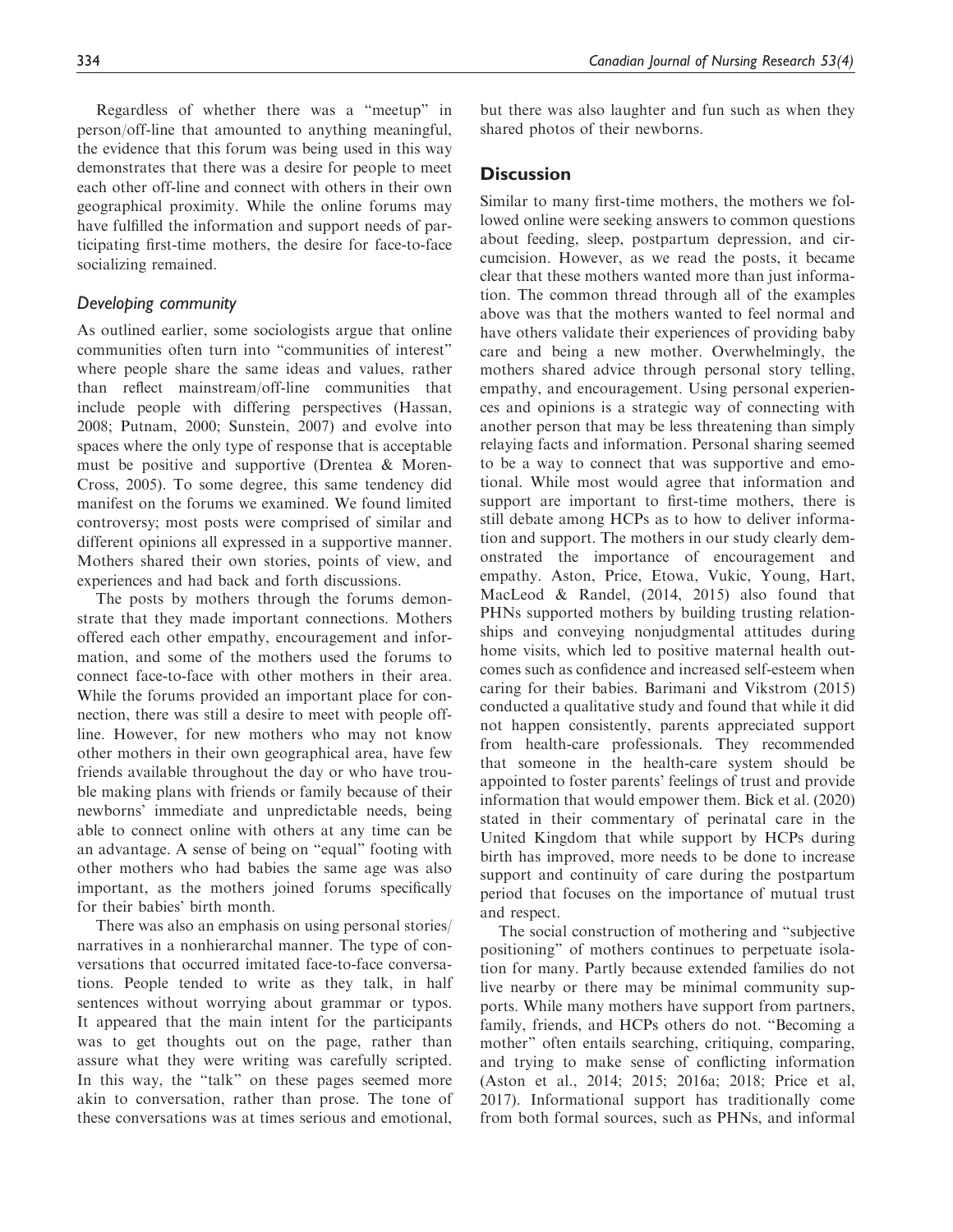sources, such as close social networks including family and friends. Information and support significantly contribute to first-time mothers' transition to their new role and confidence in newborn care (Aston et al., 2014, 2015, 2016a; Leahy Warren, 2005; Price, 2017). What we have found from the online forum is that mothers were going outside their "strong ties" for second opinions and advice and were tapping into the experiential knowledge of other mothers online. These online social networks of mothers constitute useful "weak ties," and by connecting with other mothers online, women are receiving broader ranges of opinions and advice than they may otherwise have received within their closer social networks (Granovetter, 1983; 1973; Rainie & Wellman, 2012). Receiving advice from other mothers online has benefits. For example, given mothers can navigate advice given to them without forum participants knowing their actions or decisions, this might allow them to feel empowered to make their own informed decisions without feeling pressure from others or having someone closely monitor what they are doing (Evans et al., 2012).

Historically, new mothers have been constructed as vulnerable and in need of information and support to transition successfully into their new role (Aston, 2002). However, mothers who participated in the forums demonstrate just how savvy and active they can be in searching for information and support, as they took nothing at "face value" and connected with larger social networks and "weak ties" for information and advice that fit with their beliefs and values (Granovetter, 1983; 1973; Rainie & Wellman, 2012). They also taught each other, challenging the dominant discourse that new mothers are docile bodies that only accept information and support from others.

Some mothers also used the forums for second opinions on the health-care advice they had been given. This online social network provided a space for mothers to challenge the dominant "expert" advice of HCPs and therefore offered the potential to empower one another. Mothers supported other mothers to question "expert" advice from HCPs, perhaps diminishing the fear of being labeled as a "bad mother" (Johnson, 2015). Although the mothers' posts indicated that they trusted one another's experiential advice as "tried and true" (Hunting, 2004, p. 65), they demonstrated a need to negotiate the information or advice they were receiving.They were subjectively positioning themselves as both learners and teachers in their new experience of becoming mothers. This alters the social construction and subject positioning of first-time mothers as docile learners and demonstrates the empowerment mothers generate through online forum participation.

Social support significantly and positively influences mothers' postpartum experiences, even preventing

serious mental health problems such as postpartum depression (Dennis, 2010). However, it remains unclear why mothers are turning to online communities to relay experiences of panic, anxiety, and worry to people who are strangers they likely have never met nor spoken to in their personal lives. Evans et al. (2012) found that online postpartum depression support groups offer mothers what these authors describe as a "sanctuary for honesty" (p. 407) where they can voice their negative mothering experiences not within the dominant social discourse of a "good mother." It is possible that mothers fear members of their closer social networks, such as friends or family or HCPs, to perceive their experiences, thoughts, and actions as poor mothering (Johnson, 2015). Mothers may turn to online communities not only for anonymity but also for access to a larger social network and more weak ties to mothers who have had similar experiences (Evans et al., 2012). Not all mothers feel comfortable having intimate and candid conversations face-to-face. Therefore, sharing personal narratives and stories about the less desirable side of mothering with weak ties on online forums may offer some women the understanding, empathy, and support in a way close friends and/or family are unable.

As mothers shared their experiences combating anxieties and worries about mothering or their newborn on the forums, they provided others with informational and instrumental support through practical tips and suggestions (Evans et al., 2012). However, information and support are often intertwined: their stories also provide emotional support through reassurance that the experience is "normal" or validation that concerns are warranted (Cohen & Raymond, 2011; Hunting, 2009). In society, new mothers can be made to feel "hysterical" or dramatic when bringing forth concerns or fears about the well-being of their baby or themselves; thus, resulting in the oppression of mothers' intuition. Therefore, information and support from online communities may empower mothers to enact their own agency to request health-care assistance when they feel it is warranted (Johnson, 2015). The experiences of first-time mothers in our study were complex, as demonstrated by the way they questioned, responded, offered critique, and made decisions for themselves and their babies. The style of communication and dialogue is important to deconstruct. They wanted more than didactic information; they had a desire to connect, converse, and share. This was evident in the way they talked online through empathy and encouragement. The need for human connection was apparent in the posts. These mothers found and connected with other mothers both online and off-line. They chose to reach out to feel normal, supported, empowered, and not judged in their decisions about mothering and taking care of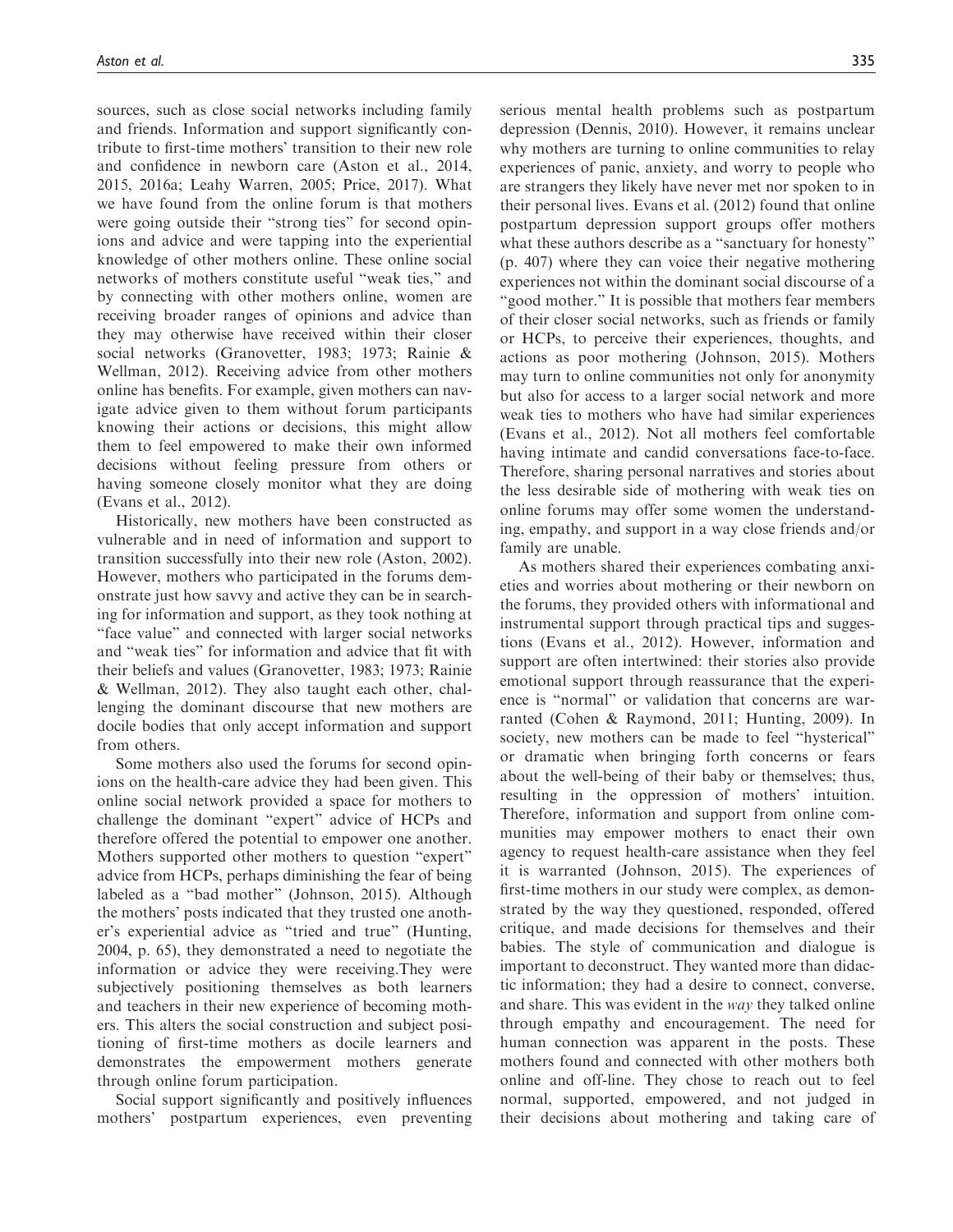Health-care professionals might assume that because they hold certain knowledge about maternal, newborn, and child health, they are the only ones that mothers should go to for evidence informed care and that mothers will heed their advice. Indeed, North America and Western society constructs health discourses to privilege expert knowledge. Eisenberg et al. (2015) conducted a stratified two-stage cluster design with 1031 mothers of infants aged two to six months in the United States and found that there were inconsistent or no messages about immunization, breastfeeding, sleep position, sleep location and pacifier use from doctors, birth hospital nurses, family, and the media. This highlights the potential concern that new parents may face when searching for information from multiple sources. What mothers have told us over our different research studies is that their decisions to accept information are partly based on how they are treated by others. Specifically, mothers say desire for support, trust, and respect factor into their decisions regarding choosing information (Aston, 2002; Aston et al., 2014, 2015, 2016a, 2018). Therefore, health-care professionals cannot assume mothers will always take their advice. Health-care professionals must do more than simply impart information. Paying attention to relationships, communication, and support is imperative to ensuring positive health outcomes for mothers.

Similarly, Lagan et al. (2011) found that women are motivated to search for information about pregnancy and birth on the Internet because they feel they are not getting enough information from their health professionals; appointments with health professionals are often rushed, and women turned to online information between appointments for "support and reassurance" (p. 339). This is a motivating factor for many of the mothers using the forums. Several of the posts we analyzed included statements about feeling rushed during doctor's appointments and not being able to have all their questions answered or they felt that they were getting conflicting information from health professionals, family, and friends. Therefore, they turned to the boards for support and reassurance that they were doing the right thing and what they were experiencing with their baby was normal. Baby Centre is a chat space for parents to discuss and share experiences and ideas. This is different from blogs or websites that offer and post advice. We could see that the mothers' postings on Baby Centre demonstrated how they were often conflicted as they searched for information, ultimately wanting to do what was best for themselves and their babies.

Research has shown that new mothers want and need relationships with other new mothers who have babies so that they can support each other and these relationships have been shown to improve women's experiences transitioning to motherhood (Aston et al, 2016a, Nelson, 2009 as cited in Astonet al., 2018; Price, 2017; Parry et al., 2013; Valtchaonv et al., 2014). However, contemporary society sees mothers increasingly turning to online social networks due to feelings of isolation while at home with their baby and limited access to other mothers in local communities, whether due to geographical distances or because fewer people are having children or delay child rearing (Drentea & Moren-Cross, 2005; Hall & Irvine, 2009; Valtchaonv et al., 2014). Canadian mothers using an online social networking site have explained that to them, their online community was like " ... having the old school type neighborhood [they] had at [their] fingertips" (Valtchanov et al., 2014, p. 200). Therefore, these online communities may provide mothers with more than just information, validation, tips, and advice. Weak ties forged with other posters may actually mitigate some mothers' social isolation by providing them with opportunities to have adult social interaction, develop friendships with other mothers, and have their social needs met anywhere and

phones, laptops, tablets) (Valtchanov et al., 2014). Online communities can provide mothers with a safe space where they can participate in honest dialogue only among other mothers; empowering and encouraging discussions that challenge dominant social discourses about mothering (Lebron et al., 2020; Pudrovska & Ferree, 2004 from Drentea & Moren-Cross, 2005; Johnson, 2015; Valtchanov et al., 2014; Zaslow, 2012). Although research shows that there are many benefits to online communities for new mothers, our analysis found that these virtual connections were not always enough. For example, some mothers wanted to meet "off-line" thus blurring the boundaries of online and off-line social networks.

anytime through the use of technology (e.g., mobile

### Conclusion

Online discussion forums allow mothers access to a network of mothers to compare how their babies are developing to ask advice or simply share stories about parenting. These forums offer important sources of information, emotional support, empathy, and reassurance. This can be extremely valuable to mothers who do not have strong social networks in their off-line life. In this time of self-isolation and physical distancing due to COVID-19, where parents with new babies are directed to stay home, online forums for new parents may offer them much needed support as they navigate and search for answers to the multitude of questions and concerns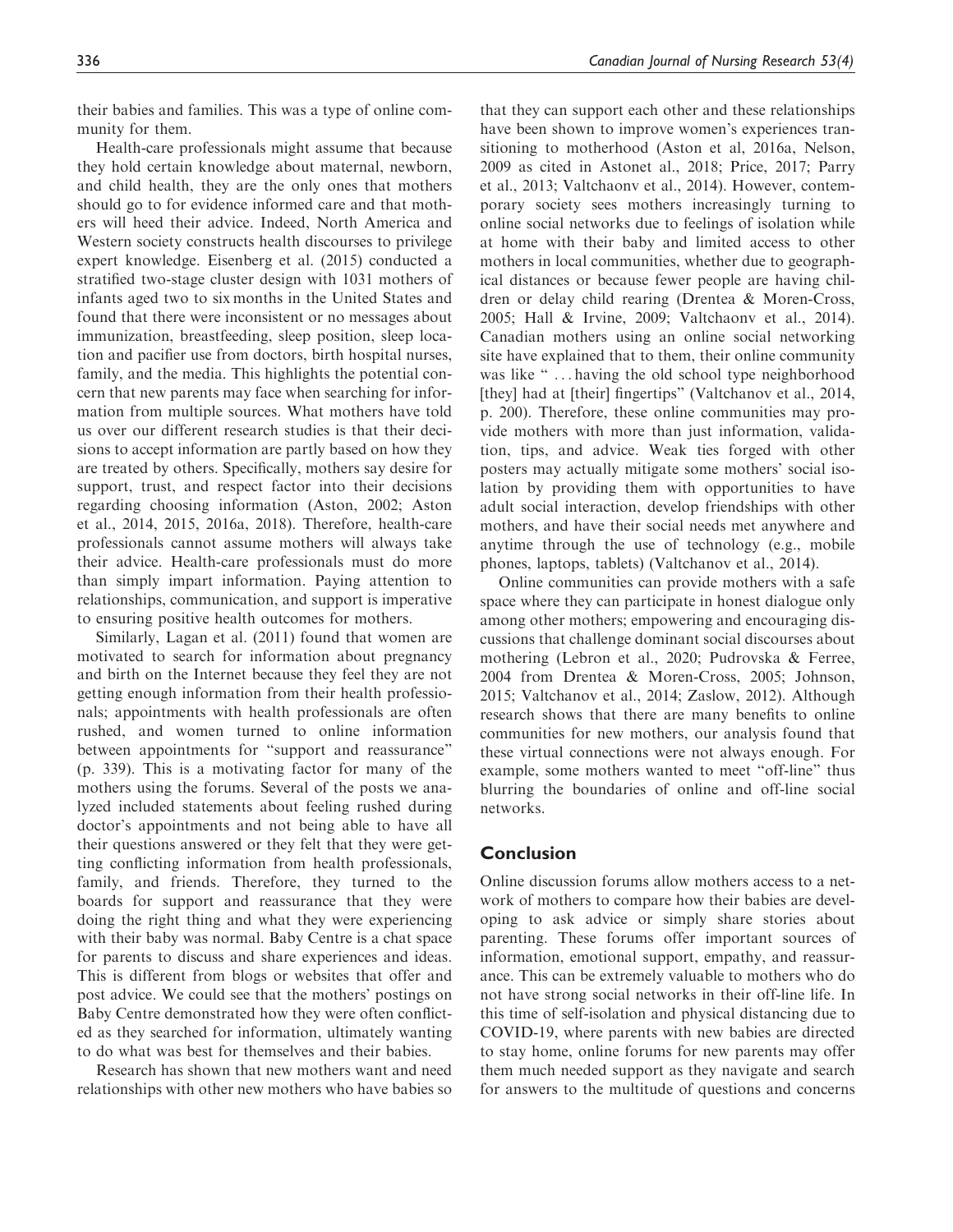that arise during the early postpartum period. Online forums could prove helpful as an additional resource. While not a community of close ties as one might have with family or friends, the online forum can act as a community that provides valuable information and support. It is a community based on similar experience, where information exchange is enhanced by empathy.

#### Declaration of Conflicting Interests

The author(s) declared no potential conflicts of interest with respect to the research, authorship, and/or publication of this article.

#### Funding

The author(s) disclosed receipt of the following financial support for the research, authorship, and/or publication of this article: Funding was received from the Canadian Institutes of Health Research

#### ORCID iD

Megan Aston D <https://orcid.org/0000-0002-1856-1653>

#### **References**

- Arnold, L. B. (2011). Presence and absence in a long-term online mother's community. In M. Moravec (Ed.), Motherhood online (pp. 73–96). Cambridge Scholars Publishing.
- Baker, B., & Yang, I. (2018). Social media as social support in pregnancy and the postpartum. Sexual & Reproductive HealthCare, 17, 31–34.
- Barimani, M., & Vikstrom, A. (2015). Successful early postpartum support linked to management, informational, and relational continuity. Midwifery, 31(8), 811–817. [https://](https://doi.org/10.1016/j.midw.2015.04.009) [doi.org/10.1016/j.midw.2015.04.009](https://doi.org/10.1016/j.midw.2015.04.009)
- Barney, D. (2004). The network society. Polity Press.
- Bernhardt, J. M., & Felter, E. M. (2004). Online pediatric information seeking among mothers of young children: Results from a qualitative study using focus groups. Journal of Medical Internet Research, 6(1), e7. [https://doi.](https://doi.org/10.2196/jmir.6.1.e7) [org/10.2196/jmir.6.1.e7](https://doi.org/10.2196/jmir.6.1.e7).
- Bick, D., Duff, E., & Shakespeare, J. (2020). Better births—But why not better postnatal care? Midwifery, 80. [https://doi.](https://doi.org/10.1016/j.midw.2019.102574) [org/10.1016/j.midw.2019.102574](https://doi.org/10.1016/j.midw.2019.102574)
- Aston, M. (2002) Learning to be a normal mother. Empowerment and pedagogy in postpartum classes. Public Health Nursing, 19(4), 284-293. doi:10.1046/j.1525- 1446.2002.19408.x
- Aston, M. (2002) Learning to be a normal mother. Empowerment and pedagogy in postpartum classes. Public Health Nursing, 19(4), 284–293. doi:10.1046/j.1525- 1446.2002.19408.x
- Aston, M., Price, S., Etowa, J., Vukic, A., Young, L., Hart, C., MacLeod, E., Randel, P. (2014). Universal and targeted early home visiting: Perspectives of public health nurses

and mothers. Nursing Reports, 4(1) doi: 10.4081/nursrep.2014.3290. https://novascotia.ca/dhw/healthy-development/enhanced-home-visiting.asp

- Aston, M., Price, S., Etowa, J., Vukic, A., Young, L., Hart, C., MacLeod, E., Randel, P. (2015). The power of relationships: Exploring how public health nurses support mothers and families during postpartum home visits. Journal of Family Nursing 21(1), 11–34. doi: 10.1177/ 1074840714561524
- Aston, M., Etowa, J., Price, S., Vukic, A., Hart, C., MacLeod, E., Randel, P. (2016a). Public health nurses and mothers challenge and shift the meaning of health outcomes. Global Qualitative Nursing Research, 3, 1–10. doi: 10.1177/ 2333393616632126
- Aston, M. (2016b). Teaching feminist poststructuralism: Founding scholars are still relevant today. Creative Education, 7(15), 2251–2267. doi:10.4236/ce.2016.715220
- Aston, M., Price, S., Monaghan, J., Sim, M., Hunter, A. & Little, V. (2018). Navigating and negotiating information and support: Experiences of first time mothers. Journal of Clinical Nursing, 27, 640–649.
- Hunter, A. (2015). Lesbian mommy blogging in Canada. Journal of Lesbian Studies. 212–229. doi:10.1080/ 10894160.2015.969077
- Bridges, N. (2016). The faces of breastfeeding support: Experiences of mothers seeking breastfeeding support online. Breastfeeding Review, 24(1), 11–20.
- Chan, A. H. (2008). "Life in happy land": Using virtual space and doing motherhood in Hong Kong. Gender, Place and Culture: A Journal of Feminist Geography, 15(2008), 169–188.
- Cohen, J. H., & Raymond, J. M. (2011). How the internet is giving birth (to) a new social order. Information, Communication & Society, 14(6), 937–957. [https://doi.org/](https://doi.org/10.1080/1369118X.2011.582132) [10.1080/1369118X.2011.582132](https://doi.org/10.1080/1369118X.2011.582132)
- Creswell, J. W., & Poth, C. N. (2018). Qualitative inquiry and research design. Choosing among five approaches (4th ed.). Sage.
- Dennis, C. L. (2010). Postpartum depression peer support: Maternal perceptions from a randomized control trial. International Journal of Nursing Studies, 47, 560–568. <https://doi.org/10.1016/j.ijnurstu.2009.10.015>
- Denton, L. K., Creeley, C. E., Stavola, B., Hall, K., & Foltz, B. D. (2020). An analysis of online pregnancy message boards: Mother-to-mother advice on medication use. Women & Birth, 33(1), e48-e58.
- Drentea, P., & Moren-Cross, J. (2005). Social capital and social support on the web: The case of an internet mother site. Sociology of Health and Illness, 27(7), 920–943. [https://](https://doi.org/10.1111/j.1467-9566.2005.00464.x) [doi.org/10.1111/j.1467-9566.2005.00464.x](https://doi.org/10.1111/j.1467-9566.2005.00464.x)
- Drentea, P., & Moren-Cross, J. (2011). Online motherhood: A community of mothers revisited. In M. Moravec (Ed.), Motherhood online (pp. 45–59). Cambridge Scholars Publishing.
- Eisenberg, S., Bair-Merritt, M. H., Colson, E. R., Heeren, T. C., Geller, N. L., & Corwin, M. J. (2015). Maternal report of advice received for infant care. Pediatrics, 136 (2), e315–e322.<https://doi.org/10.1542/peds.2015-0551>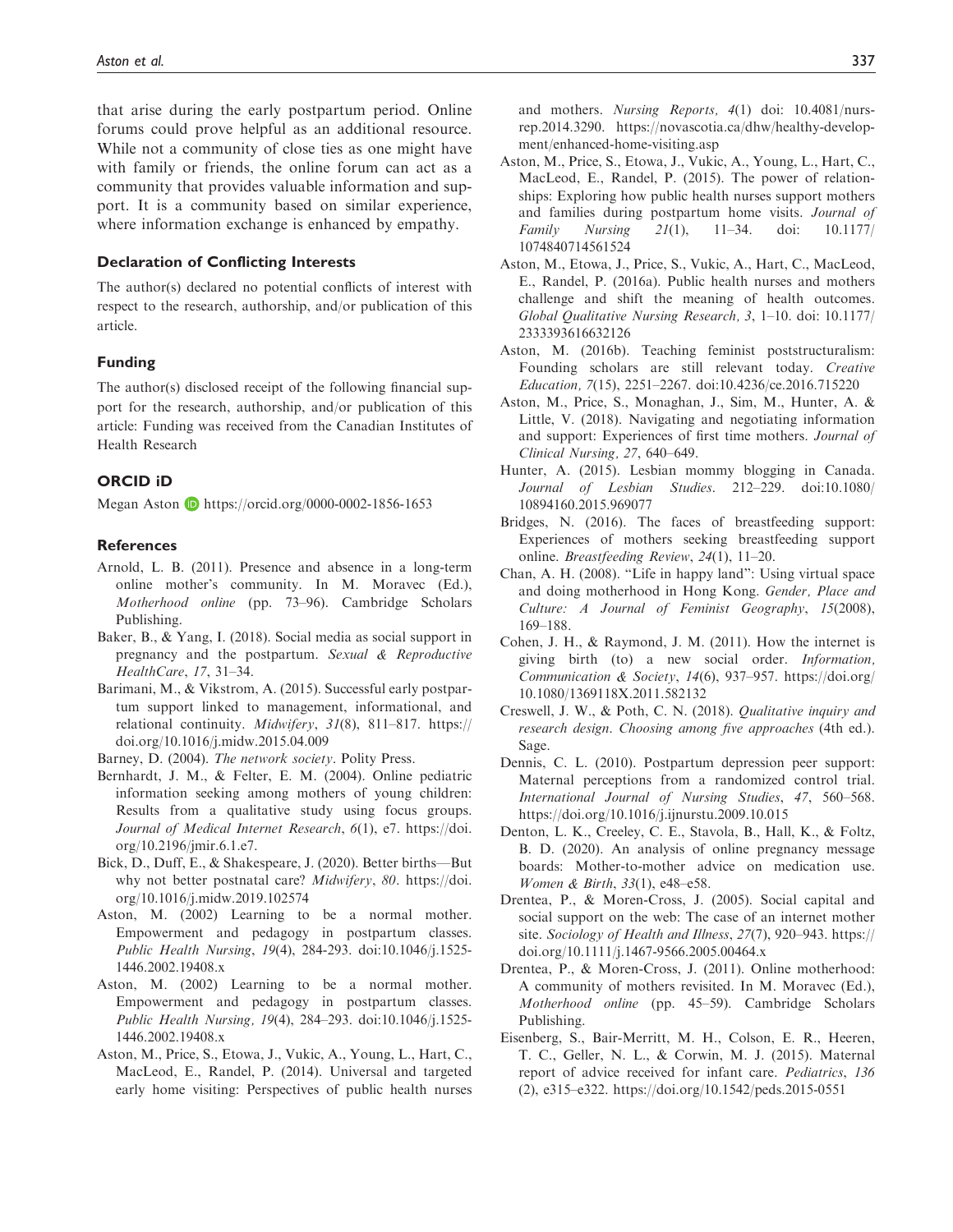- Friedman, M. (2013). Mommyblogs and the changing face of motherhood. University of Toronto Press.
- Government of Canada. (2020). Pregnancy, childbirth and caring for newborns: Advice for mothers during COVID-19. [https://www.canada.ca/en/public-health/services/publica](https://www.canada.ca/en/public-health/services/publications/diseases-conditions/pregnancy-advise-mothers.html) [tions/diseases-conditions/pregnancy-advise-mothers.html](https://www.canada.ca/en/public-health/services/publications/diseases-conditions/pregnancy-advise-mothers.html)
- Granovetter, M. (1973). The strength of weak ties. American Journal of Sociology, 78, 1360-1380.
- Granovetter, M. (1983). The strength of weak ties: A network theory revisited. Sociological Theory, 1(1), 201–233. [http://](http://www.jstor.org/stable/202051) [www.jstor.org/stable/202051](http://www.jstor.org/stable/202051)
- Hall, W., & Irvine, V. (2009). E-communication among mothers of infants and toddlers in a community-based cohort: A content analysis. Journal of Advanced Nursing, 65(1), 175–183.<https://doi.org/10.1111/j.1365-2648.2008.04856.x>
- Hartrick Doane, G., & Varcoe, C. (2015). How to nurse: Relational inquiry with individuals and families in changing health and health care contexts. Wolters Kluwe.
- Hassan, R. (2008). The information society. Polity Press.
- Healthy Beginnings. (2020). Enhanced home visiting program Nova Scotia. [https://novascotia.ca/dhw/healthy-develop](https://novascotia.ca/dhw/healthy-development/enhanced-home-visiting.asp) [ment/enhanced-home-visiting.asp](https://novascotia.ca/dhw/healthy-development/enhanced-home-visiting.asp)
- Hudson, D. B., Campbell-Grossman, C., Keating-Lefler, R., & Cline, P. (2008). New mothers network: The development of an internet-based social support intervention for African American mothers. Issues in Comprehensive Pediatric Nursing, 31(2008), 23–35.
- Hunter, A. (2015). Lesbian mommy blogging in Canada. Journal of Lesbian Studies. 212–229. doi:10.1080/ 10894160.2015.969077
- Hunting, V. S. (2009). Social support for new mothers: An exploration of new mothers' postpartum experiences with online and offline peer support environments [Doctoral dissertation]. University of Victoria, Canada. [http://hdl.](http://hdl.handle.net/1828/1800) [handle.net/1828/1800](http://hdl.handle.net/1828/1800)
- Johnson, S. A. (2015). 'Intimate mothering publics': Comparing face-to-face support groups and Internet use for women seeking information and advice in the transition to first-time motherhood. Culture, Health & Sexuality, 17(2), 237–251. [https://doi.org/10.1080/13691058.2014.](https://doi.org/10.1080/13691058.2014.968807) [968807](https://doi.org/10.1080/13691058.2014.968807)
- Lagan, M., Sinclair, M., & Kernohan, W. G. (2010). Internet use in pregnancy informs women's decision making: A webbased survey. Birth: Issues in Perinatal Care, 37(2), 106–115.
- Lagan, B. M., Sinclair, M., & Kernohan, W. G. (2011). What is the impact of the Internet on decision-making in pregnancy? A global study. Birth: Issues in Perinatal Care, 38(4), 336–345.<https://doi.org/10.1111/j.1523-536X.2011.00488.x>
- Leahy Warren, P. (2005). First-time mothers: Social support and confidence in infant care. Journal of Advanced Nursing, 50(5), 479–488. [https://doi.org/10.1111/j.1365-2648.2005.](https://doi.org/10.1111/j.1365-2648.2005.03425.x) [03425.x](https://doi.org/10.1111/j.1365-2648.2005.03425.x)
- Lebron, C. N., St. George, S. M., Eckembrecher, D. G., & Alvarez, L. M. (2020). "Am I doing this wrong?" Breastfeeding mothers' use of an online forum. Maternal & Child Nutrition, 16(1).
- Lopez, L. K. (2009). The radical act of 'mommy blogging': Redefining motherhood through the blogosphere. New Media & Society, 11(5), 729–747.
- Morrison, A. (2011). Suffused by feeling and affect: The intimate public of personal mommy blogging. *Biography*, 34(1).
- Negron, R., Martin, A., Almog, N., Balbierz, A., & Howell, E. A. (2013). Social support during the postpartum period: Mothers' view on needs, expectations and mobilization of support. Maternal Child Health Journal, 17, 616–623.
- Nelson, F. (2009). In the other room: Entering the culture of motherhood. Fernwood Publishing.
- Newman, J. (2020). The mothers program. [https://www.th](https://www.themothersprogram.ca/infant-care/breastfeeding/ask-the-expert-dr-jack-newman) [emothersprogram.ca/infant-care/breastfeeding/ask-the](https://www.themothersprogram.ca/infant-care/breastfeeding/ask-the-expert-dr-jack-newman)[expert-dr-jack-newman](https://www.themothersprogram.ca/infant-care/breastfeeding/ask-the-expert-dr-jack-newman)
- Parry, D. C., Glover, T. D., & Mulcahy, C. M. (2013). From "stroller stalker" to "momancer": Courting friends through a social networking site for mothers. Journal of Leisure Research, 45(1), 22–45.<https://js.sagamorepub.com/jlr>
- Peckover, S. & Aston, M. (2017) Examining the social construction of surveillance: a critical issue for health visitors and public health nurses working with mothers and children. Journal of Clinical Nursing, Jan27(1-2), e379–e389. doi:10.1111/jocn.14014
- Pederson, S., & Smithson, J. (2013). Mothers with attitude— How the Mumsnet parenting forum offers space for new forms of femininity to emerge online. Women's Studies International Forum, 38, 97–106. [https://doi.org/10.1016/j.](https://doi.org/10.1016/j.wsif.2013.03.004) [wsif.2013.03.004](https://doi.org/10.1016/j.wsif.2013.03.004)
- Price, S., Aston, M., Monaghan, J., Sim, S., Tomblin Murphy, G., Etowa, J., Pickles, M., Hunter, A., Little V. (2017). Maternal knowing and social networks: Understanding first time mothers' search for information and support through online and offline social networks. Qualitative Health Research, 28(10), 1552–1563. https://doi.org/ 10.1177/1049732317748314. doi.org/10.1177/ 1049732317748314
- Public Health Nova Scotia. (2020). Healthy development website.<https://novascotia.ca/dhw/healthy-development/>
- Putnam, R. (2000). Bowling alone: The collapse and revival of American community. Simon and Schuster.
- Rainie, L., & Wellman, B. (2012). Networked: The new social operating system. MIT Press.
- Rettberg, J. W. (2014). Blogging. Polity Press.
- Ruthven, I., Buchanan, S., & Jardine, C. (2018). Isolated, overwhelmed, and worried: Young first-time mothers asking for information and support online. Journal of the Association for Information Science & Technology, 69(9), 1073–1083.
- Sunstein, C. (2007). Republic.com 2.0. Princeton University Press.
- Teaford, D., McNiesh, S., & Goyal, D. (2019). New mothers' experiences with online postpartum forums. MCN: The American Journal of Maternal Child Nursing, 44(1), 40–45.
- Teeffelen, A. S., Nieuwenhuijze, M., & Korstjens, I. (2011). Women want proactive psychosocial support from midwives during transition to motherhood: A qualitative study. Midwifery, 27, 122–127.
- Valtchanov, B. L., Parry, D. C., Glover, T. D., & Mulcahy, C. M. (2014). Neighborhood at your fingertips transforming community online through a Canadian social networking site for mothers. Gender, Technology and Development, 18(2), 187–217.<https://doi.org/10.1177/0971852414529481>
- Wellman, B., & Gulia, M. (1999). Net-surfers don't ride alone: Virtual communities as communities. In B. Wellman (Ed.),